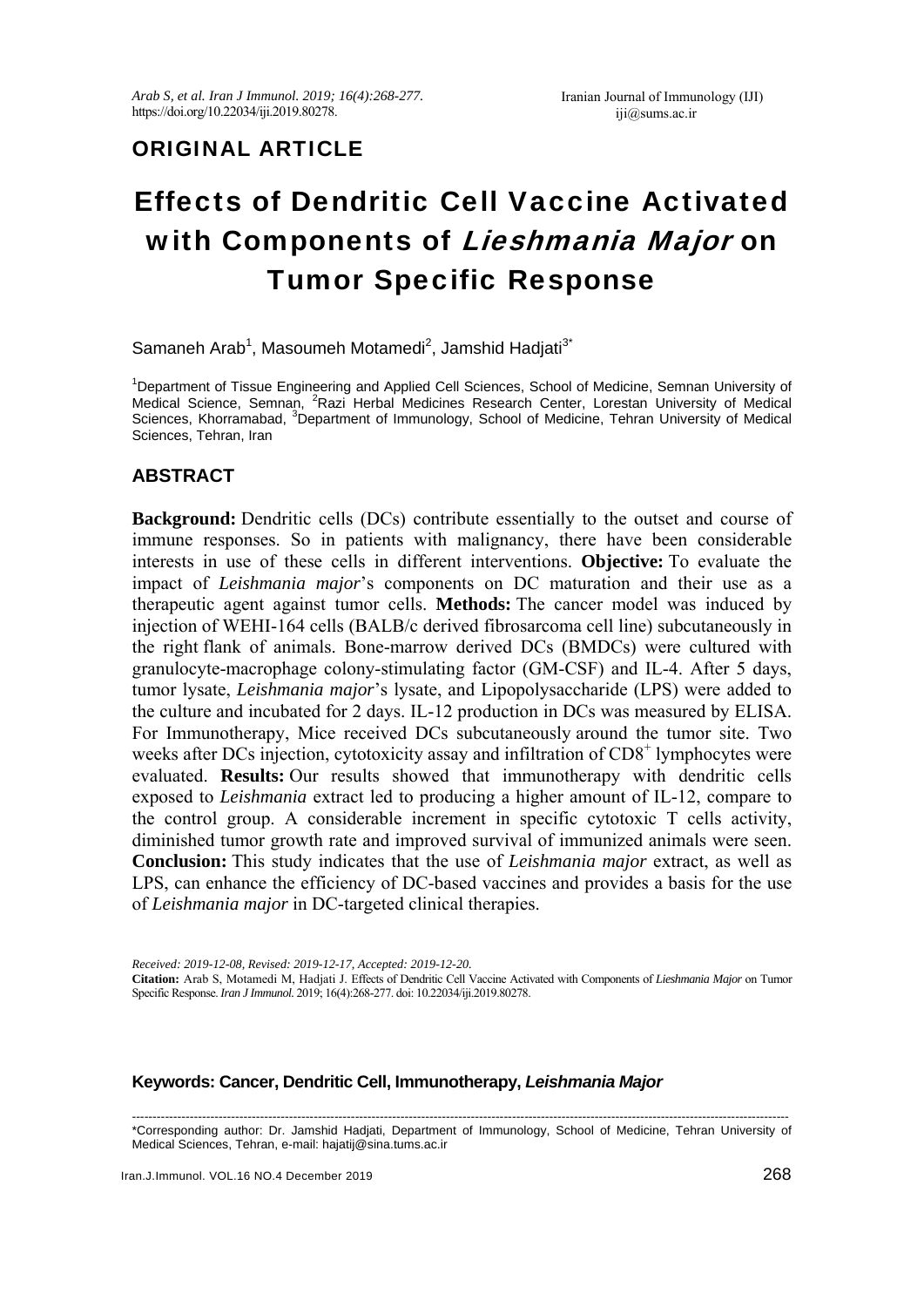#### **INTRODUCTION**

There exist different protocols for cancer treatment, including surgery, chemotherapy, radiation, hormonal therapy, and immunotherapy. Based on the disease stage, these protocols can be used alone or in combination; However, most of the treatment modalities have been reported to be inefficient in the progression phase of cancer. This is supposedly due to the unfavorable immune response versus the progressive tumors, mainly in the expansion of effector T cell responses. Cancer immunotherapy is a novel approach that eradicates the available tumor cells and creates a stable immunity inhibiting tumor recurrence (1). Considerable evidence shows that DCs play a pivotal role in initiating and directing antitumor immune responses. These cells are recognized as potent antigen-presenting cells (APCs), exclusively sufficient for deriving immunity to recently provided antigen (Ag) (2). Numerous DCs have been generated *in vitro* by the culture of bone marrow cells (PBMCs) with recombinant cytokine interleukin-4 (IL-4), and particularly granulocyte-macrophage colony-stimulating factor (GM-CSF). Such immature DCs are very efficient in antigen uptake by endocytosis pathway; however, they cannot express stimulatory molecules that result in the suboptimal stimulation of T cells (3). Therefore, to attain completely matured DC (mDCs), further signals are necessary. Pro-inflammatory signals or pathogen-derived factors are operated DCs maturation in peripheral tissues. Generally, DCs maturation status is determined by phenotype markers such as the significant expression of CD80 and CD83, and production of cytokines like IL-12 (4). IL-12 has a principle role in the direction of CD4<sup>+</sup> T cells into T helper 1 (Th1) cells. Accordingly, mDCs are fully capable of activating Th1 CD4<sup>+</sup> cells and fundamentally preparing CD8 cytotoxic T lymphocytes (5). Effective protection against intracellular microorganism infections such as *Listeria Monocytogenes*, *Leishmania Major*, and *Toxoplasma Gondii* requires triggering cellmediated immune responses (6). Moreover, there is evidence indicating that the type of pathogen-resultant signals and DC activation kinetics probably determine the potency of DC in modulating the quality of T cell response. The capability of DC to generate IL-12 against microbial signals is well documented to be an important factor for the stimulation of a suitable Th1 response (7). DCs uptake parasites and process the antigen in the MHC Types 1 and 2 pathways, there by capably stimulating the  $CD4^+$  and  $CD8^+$ T cells. It has been shown that DCs area key origin of IL-12 followed by infection with *Leishmania major* (8,9). The crucial role of DC in directing immune responses is hopeful, indicating that DC is probably changed into a natural adjuvant after loading with Antigen. Different investigations have reported that the use of DCs is becoming an auspicious technique for cancer immunotherapy in various animal tumor models and clinical trials (10,11). In the present study, we assessed anti-tumor immune responses triggered by tumor antigen-loaded DCs matured with *Leishmania major* extract in the mouse fibrosarcoma tumor model.

#### **MATERIALS AND METHODS**

**Mice and Cell Line.** 6-8-week-old female BALB/c mice were purchased from Pasteur Institute of Iran. The animal protocols were accepted by the Institutional Animal Care and Use Committee of Tehran University of Medical Sciences. WEHI-164 fibrosarcoma and CT26 colon carcinoma cell lines with BALB/c origin were cultured in RPMI 1640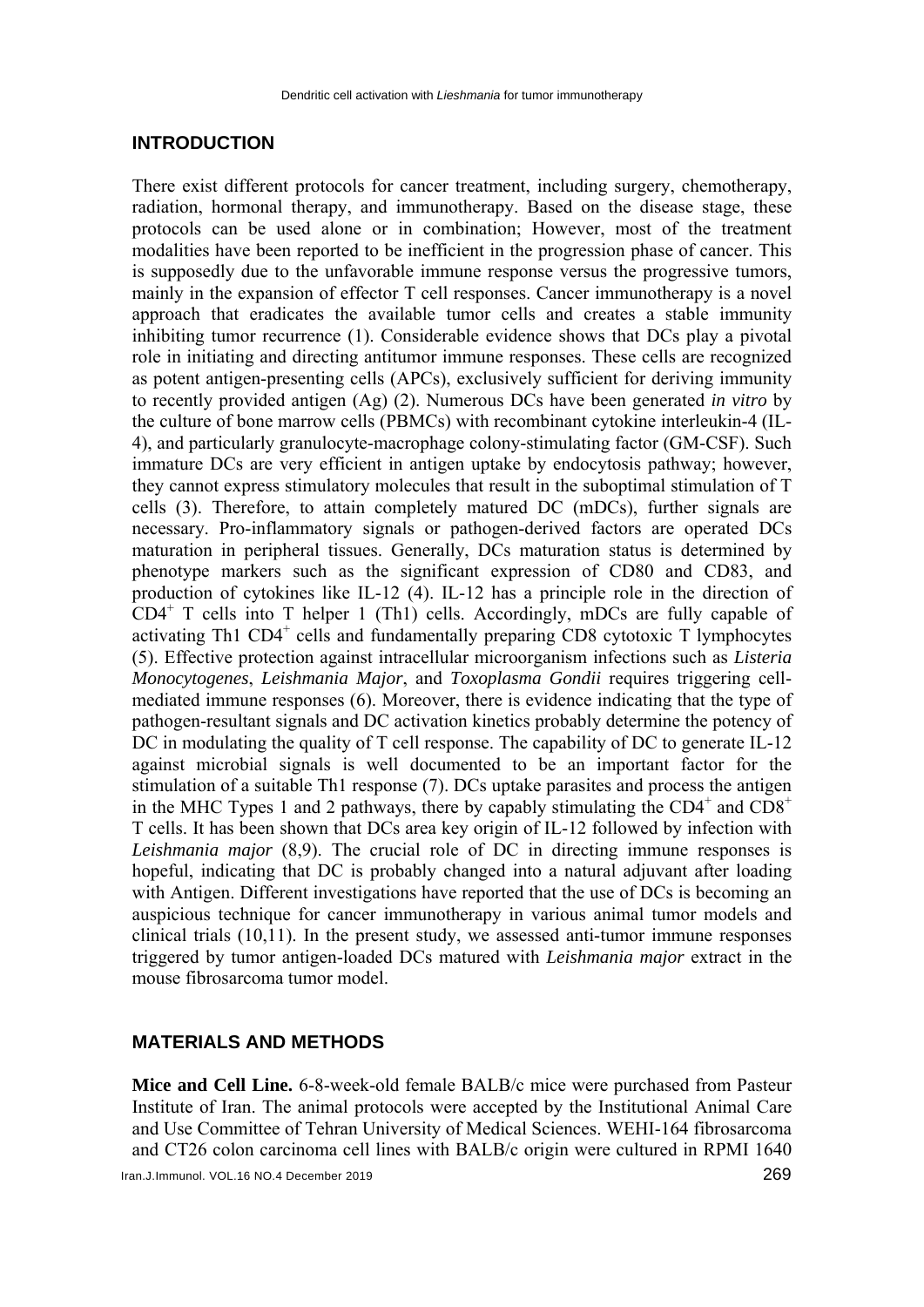(Sigma, Steinheim, Germany) supplemented with 10% fetal bovine serum inactivated by heat (Gibco,Grand Island, USA), 2 mM L-glutamine (Sigma, Steinheim, Germany), 100 U/ml penicillin and 100 µg/ml streptomycin in a moistened incubator at 37º C and  $5\%$  CO<sub>2</sub>.

**Parasites and Parasite Lysate.** *Leishmania major* (Friedlin strain) was maintained in BALB/c mice *in vivo*. The mice were infected in the footpad with  $10<sup>4</sup>$  amastigote kinds of the parasite newly prepared from the lesions of formerly infected mice. The amastigotes were grown in an insect culture medium of Grace (Life Technologies, Gaithersburg, MD) with 20% FBS inactivated by heat, 2 mM glutamine, and 100 U/ml penicillin. Stationary-phase *L. major* promastigotes were gathered, centrifuged, and rinsed three times in phosphate-buffered saline (PBS). The parasites were exposed to three cycles of thawing and freezing, centrifuged, and passed via a 0.2-µm pore filter. The protein concentration for each lysate was determined through the Bradford technique.

**Preparing Tumor Lysate.** Tumor lysate was prepared through the subcutaneous injection of  $5 \times 10^6$  WEHI-164 cells into the mice's right flank while monitoring tumor growth. Three weeks following the injection, tumors were surgically collected from tumor-bearing mice to make a single-cell suspension. The cell lysates were created by 6-7 fast freezing cycles into liquid nitrogen and thawing at37<sup>º</sup> C. To eliminate cellular debris, the lysate was spun for 10 min at 10,000 rpm. The supernatant was gathered and moved via a 0.2 um pore filter. The lysate protein concentration was defined via the Brad ford technique.

**Preparing DC and Culture.** Bone marrow-resultant DCs (BMDCs) were modified through the use of the technique proposed by Inaba *et al.* (12) with certain modifications. In brief , precursor cells were harvested from tibias and femurs of sacrificed BALB/c mice; they were cultured  $(6 \times 10^5$ cells/ml) in 24-well, flat-bottom plates in the RPMI-1640 culture medium; the medium was supplemented with 50  $\mu$ M 2mercaptoethanol, 10% fetal calf serum, 50 U/ml of recombinant murine IL-4 (Roche, Indianapolis, USA), and 100 U/ml recombinant murine granulocyte-macrophage colony-stimulation factor (GM-CSF) (Bender Med Systems, Austria). On the third day, by removing non-adherent cells, the fresh media were introduced. On the fifth day, 100 µg/ml/106 cells of tumor lysate were inserted into immature DCs cultures. After 10 hours, some wells containing immature dendritic cells were encouraged and matured through inserting 70  $\mu$ g/ml/10<sup>6</sup> cells of *L. major* lysate or 2  $\mu$ g/ml LPS (cat. no: L6526 Sigma). On the seventh day, mature and immature DCs were gathered and utilized for immunotherapy. In all stages, cells were incubated in a  $5\%$  CO<sub>2</sub> incubator.

**Flow Cytometry.** To determine the phenotype of the cultured DCs, on the fifth and seventh days, cells were stained with PE anti-mouse CD11c, FITC anti-mouse CD80, FITC anti-mouse CD40, FITC anti-mouse CD86, and FITC anti-mouse MHC type 2 (all obtained from BDPharMingen, San Diego, CA); furthermore, analysis was done by a FACS Analysis System (Becton Dickinson). All tests included isotype controls through a proper antibody of the same immunoglobulin (Ig) class or subclass.

**Detection of Cytokines by ELISA.** To investigate the secretion of IL-12 in the supernatants of DCs culture, supernatants were gathered and maintained frozen at - 20ºC. IL-12 concentration was assessed by ELISA Kit (Bender Med system, Germany) based on the instructions of the manufacturer.

**Tumor Challenge and Immunization.** The tumor model was made by the subcutaneous injection of 0.2 ml of a cell suspension with  $10^6$  WEHI-164 cells in the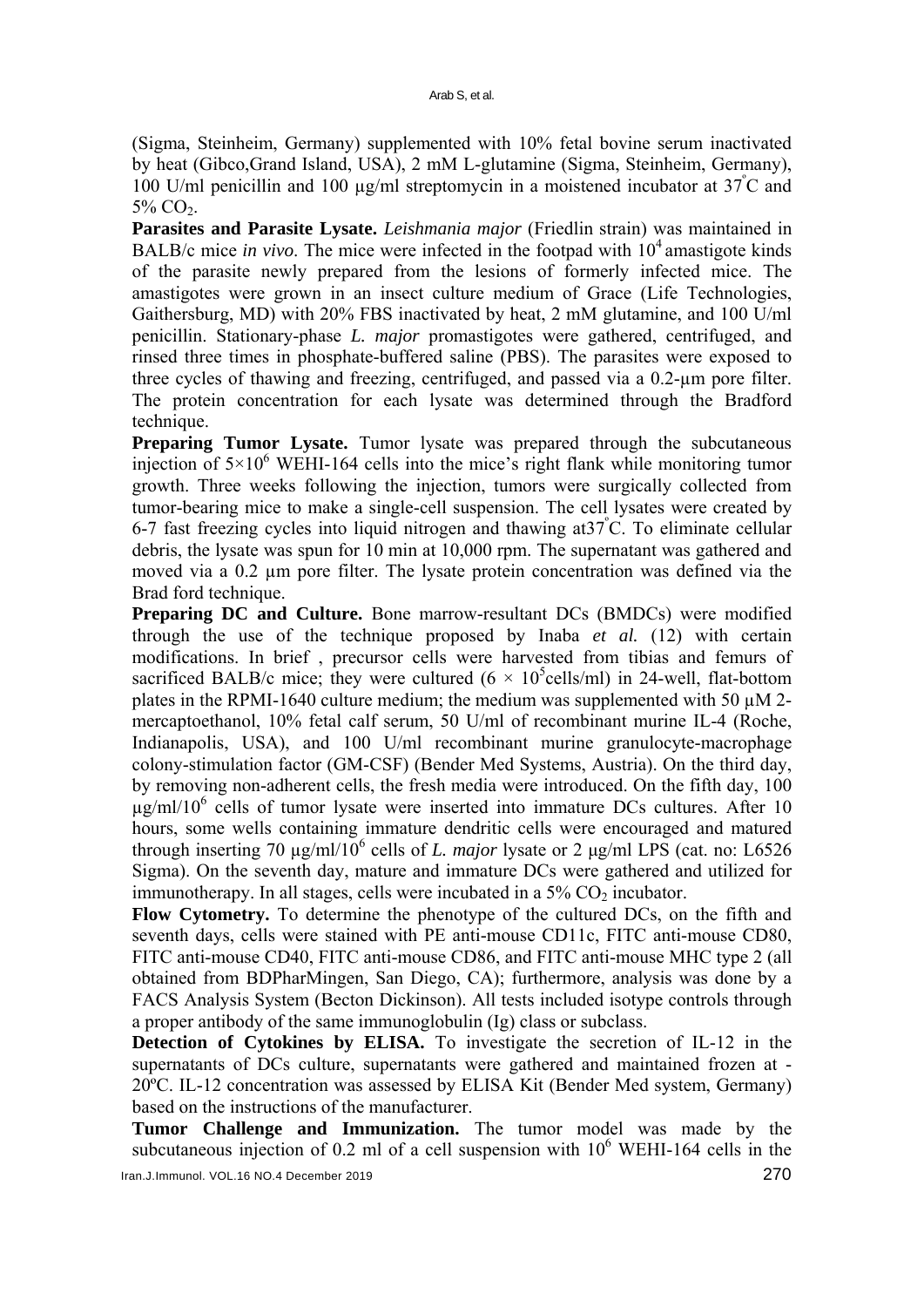right flanks of syngeneic BALB/c mice. Seven days after tumor challenge, the mice subcutaneously received 10<sup>6</sup> BMDCs matured with antigens of *Leishmania major* (L.m-DCs), immature DCs (Im-DCs), and LPS (LPS-DCs) over the tumor site. For comparison with the DC therapy group, the control mice were injected with PBS. Tumor volume was estimated every two days with calipers spanning the longest and shortest diameters of the surface. Mice were sacrificed upon reaching the tumor diameter of higher than 400 mm<sup>2</sup>. The survival of the mice was analyzed using five mice from each group.

**Cytotoxicity Assay.** Cytotoxicity activity was determined by lactate dehydrogenase (LDH) cytotoxicity detection kit (Roche Applied Science, Germany). Two weeks following DCs treatment, splenocytes were removed from L.m-DC, Im-DC, LPS-DC, and PBS groups; they were utilized as effector cells and CT26 Tumor and WEHI-164 cell lines were employed as target cells. After rinsing the target and effector cells with RPMI1640 supplemented with 1% BSA, the effector cells were co-cultured with target cells at three various ratios (12.5, 25 and 50) in a 96-well round-bottom plate at  $37^{\circ}$ C. After 6 h, the plates were centrifuged for 5 min at 1000 rpm and the supernatants were relocated to another flat-bottom plate. Four microliter of Triton X-100 was inserted into each of the control wells and mixed properly to ensure the complete destruction of the cell membranes. 100 microliter of LDH mixed detection kit reagent was inserted into each well and incubated at room temperature for 30 min. Absorbance was determined using an ELISA reader at 490 nm. The cell-mediated cytotoxicity percentage was defined as:

Cytotoxicity  $(\%)$  = (empirical release – spontaneous target release – spontaneous effector release) / (highest target release – spontaneous target release)  $\times$  100%.

**Immunohistochemistry.** Two weeks after DCs treatment, tumors were isolated, rooted in OCT complex (Tissue Tek; Sakura Fine technical, Tokyo, Japan), and frozen in liquid nitrogen. Five-micrometer thick cryostat segments were mounted by thawing on slides, air-dried, and kept at -20°C. The segments were maintained in cold acetone for 2 min, hydrated in PBS, and incubated in a protein-blocking solution (albumin 2%) for 15 min. The endogenous peroxidase activity was blocked with  $0.3\%$  H<sub>2</sub>O<sub>2</sub>. To detect CD8<sup>+</sup> T cells in tumor tissues, the sectors were incubated with anti-CD8 mAb (Phar Mingen) for 1 h. After rinsing with PBS, the segments were incubated with biotin-labeled anti-rat IgG; next, they were treated with avidin-biotin-peroxidase complex utilizing a peroxidase kit (PharMingen). The segments were then established with diaminobenzidine tetrachloride (DAB) solution; ultimately, they were counter stained with hematoxylin, mounted, dehydrated, and observed. Light microscopy was used to specify the number of  $CD8<sup>+</sup>$  cells per 10 high-power fields (magnification,  $\times$ 400). The CD8positive cells in each sample were assessed via two separate spectators; the percentage of these cells was determined by the number of stained cells divided by the overall counted cells. The data were stated as the mean  $\pm$  standard error for each class.

**Statistical Analysis.** Two groups were compared via a Mann–Whitney U test. One-way ANOVA with Tukey post hoc analysis was used to compare the groups. The log-rank tests were employed to analyze the Kaplan–Meier survival curves. Using GraphPad Prism software (V.5.0), the graphs were statistically analyzed. The differences of p<0.05 were regarded as considerable.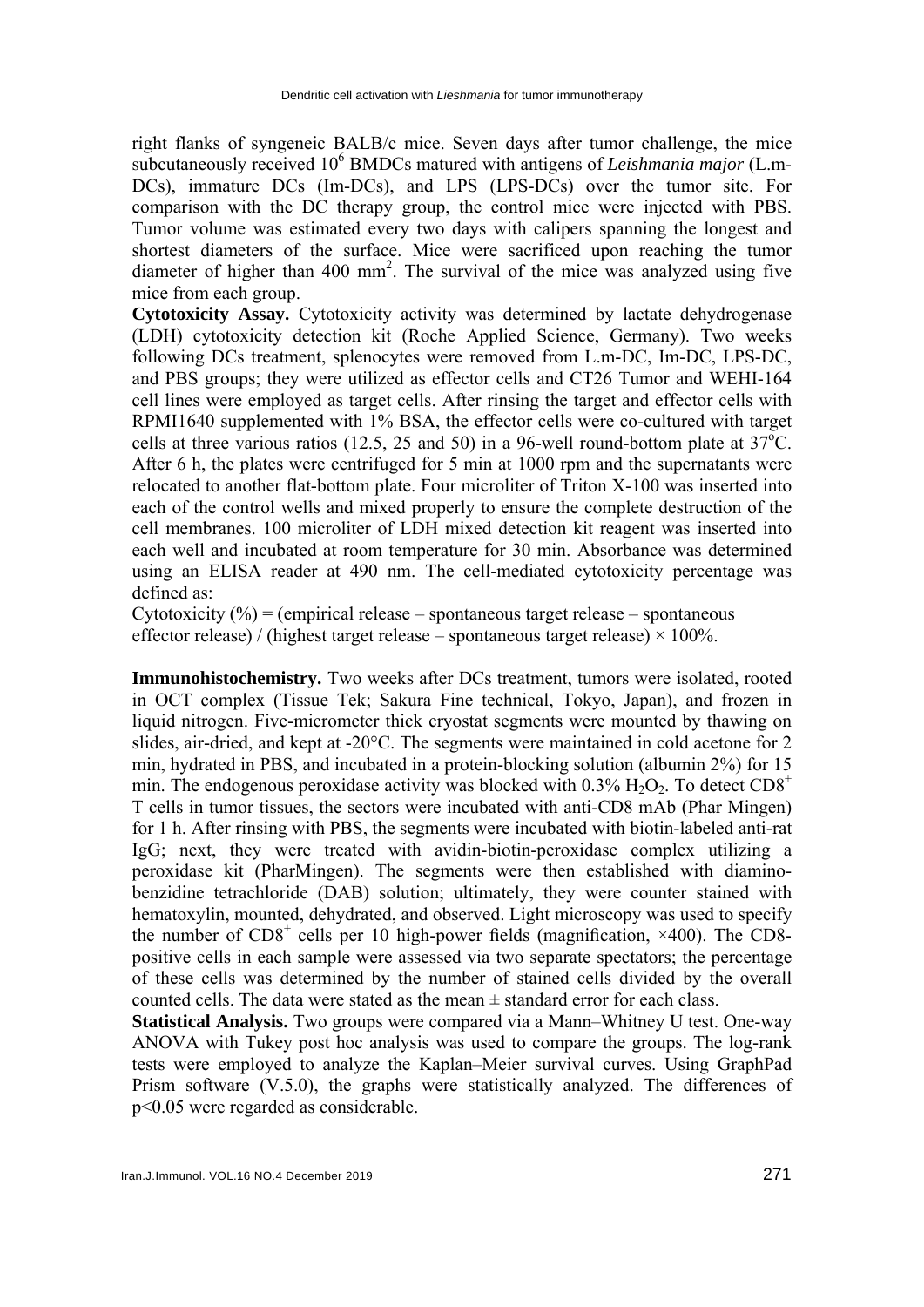## **RESULTS**

## **Phenotype of DCs.**

To determine the maturation state of BMDCs prior to injection, the expression of costimulatory (CMs) and MHC-II molecules was examined by flow cytometry. As observed in Figure 1, about 70% of mature DCs expressed mouse-particular DC indicator CD11c. BMDCs exposed to *L.major*'s antigen (L.m-DCs) and LPS upregulated the surface expression of CD80 (B7.1), CD40, CD86 (B7.2), and MHC Type 2 compared to immature DCs (Im-DCs).



Figure 1. A) Expression of CD11c (gray line) in comparison to isotype control (black line) in mature and immature DC. B) Phenotypic BMDCs alterations against LPS (LPS-DCs) and *Leishmania major*'s antigen (L.m-DCs). Fifth day immature and seventh day mature BMDCs were examined by flowcytometry to express the maturation indicators of DCs. The findings are provided as the percentages of positive cells for each indicator.

#### **Production of IL-12 by DCs.**

To assess the capabilities of the DCs to produce IL-12, the supernatants of DC culture were evaluated by cytokine-specific ELISA kit. According to Figure 2, exposure of DCs to *Leishmania major*'s antigen (L.m-DC) and LPS significantly increased IL-12 level compared to the immature DCs and cell culture medium.



**Figure 2. IL-12 production by the DCs matured by** *Leishmania major***, LPS, immature dendritic cells, and culture Medium**. ELISA was utilized to determine the amount of IL-12 production in the DCs supernatant. Bars show mean  $\pm$  SEM. The average values from three various tests are shown (\* p<0.05, \*\* p<0.01, \*\*\* p<0.001, and \*\*\*\* p<0.00001).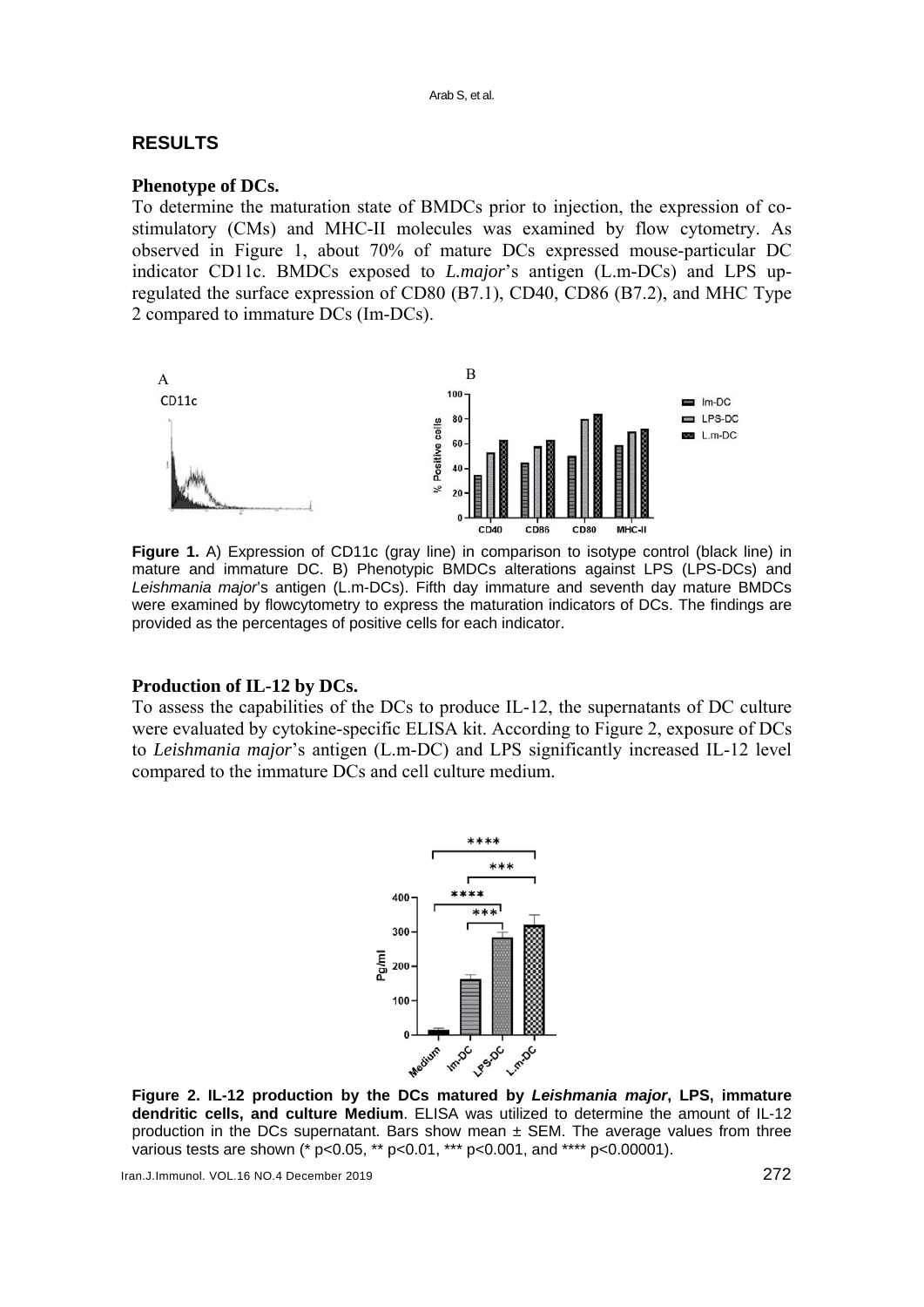#### **Immune Response of Tumor-Specific Cytotoxic T Cell (CTL).**

To emphasize the particular anti-tumor immunity induction, we assessed the cytolytic capacity of splenocytes in the mice treated with DCs. Splenocytes were cultured with WEHI 164 or an unrelated tumor cell line (CT26 cells) for 6-8 hours while assessing the LDH release. Intra-tumoral injection of LPS-DCs and L.m-DCs was observed to significantly enhance CTL activity in response to WEHI 164, in comparison to other groups  $(p<0.001)$  (Figure 3a). On the contrary, a low CTL activity level versus CT26 cells was found in all groups with no significant differences between the groups (Figure 3b). Our results showed that the cytotoxic activity triggered by treatment with L.m–DCs was specific for WEHI 164 tumor.



Figure 3. Cytolytic activity in mice receiving DC vaccination. The CD8<sup>+</sup> T cells capability to recognize WEHI 164 cells as the target cells (a) and non-specific cytotoxicity versus an unconnected tumor cell line (CT26 cells) (b) was assessed in various groups (n=3;\* p<0.05, \*\* p<0.01, \*\*\* p<0.001, and \*\*\*\* p<0.00001).

#### *In Vivo* **Anti-Tumor Response.**

To determine the antitumor effect of DC vaccination,  $1 \times 10^6$  L.m-DCs, LPS-DCs, and Im-DCs were inserted in to the WEHI 164 tumors prepared on the seventh day after tumor cell inoculation. Figure 4a shows that LPS-DCs and L.m-DCs diminished the growth rate of DCs treated tumors more significantly than Im-DCs and PBS groups. As shown in Figure 4b, treatment with LPS-DCs and L.m-DCs significantly improved the survival rates compared with Im-DCs and PBS groups.



**Figure 4. Protective effects of L.m-DCs and Im-DCs in subcutaneous and WEHI 164 tumor models.** The means of tumor volume (a) and survival times (b) of each group of mice were monitored (n=5; \* p<0.05, \*\* p<0.01, \*\*\* p<0.001, and \*\*\*\* p<0.00001).

Iran.J.Immunol. VOL.16 NO.4 December 2019 273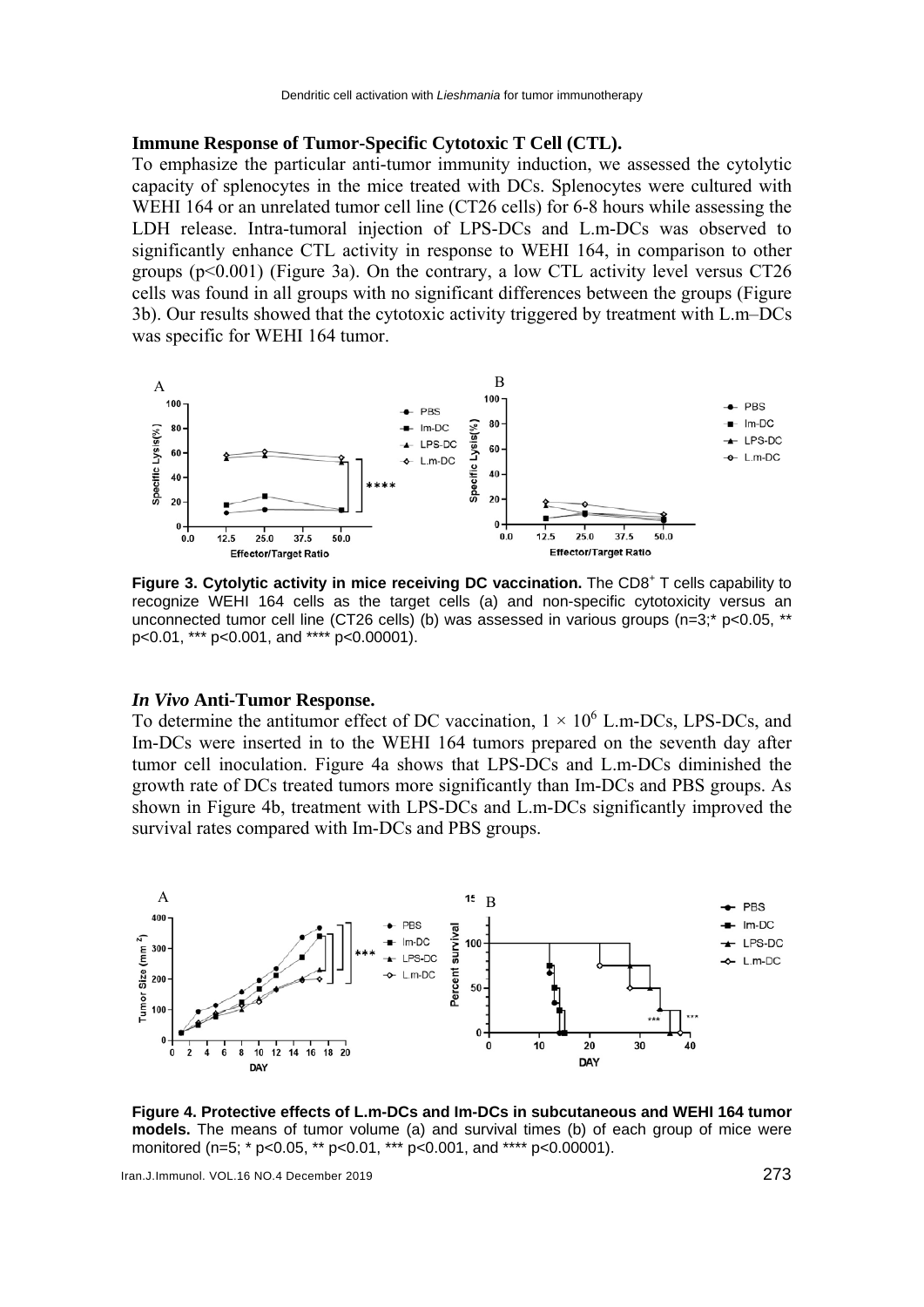## **Tumor-infiltrating CD8<sup>+</sup> T Cells .**

Immunohistochemical analysis of the tumor section resulting from treated and control mice represented the infiltration of a larger number of  $CDS<sup>+</sup>$  T cells in mice receiving LPS-DCs and L.m-DCs in comparison with PBS and Im-DC groups (Figure 5a). As shown in Figure 5b, the percentage of  $CD8<sup>+</sup>$  cell infiltration was evaluated in all groups. Infiltrating CD8<sup>+</sup> T cells in L.m-DCs group was 35% in comparison to almost 5% and 3% in Im-DCs and PBS groups, respectively.





**Figure 5. 5A)** Immunohistochemical staining of tumor tissue for CD8 marker expression in mice treated with L.m-DCs (a), Im-DC (b) and PBS (c). **5B)** Percentage of CD8<sup>+</sup> cell infiltration in tumor tissue. The bars represent mean  $\pm$  SEM. The average values belonging to three various tests are represented (\* p<0.05, \*\* p<0.01, \*\* p<0.001, and \*\*\*\* p<0.00001).

## **DISCUSSION**

The tumor micro-environment is the main contributor to prohibiting immunosurveillance and restricting the performance of anti-cancer therapies. DCs are obvious subjects of various cancer microenvironments (13,14). Existence of cytokines such as VEGF (vascular endothelial growth factor), interleukin-10 (IL-10), and prostaglandin E2 (PGE2) can seriously influence the property of DCs. Numerous studies have demonstrated that TA-DCs (tumor-associated DCs) are immunosuppressive and unable to promote a particular immune response or induce regulatory T cell development (15-17). Various approaches have employed DCs to induce immunity in response to tumor Antigen (5,11). The majority of these approaches are based on the activation and maturation of DCs *ex vivo* and their subsequent reinfusion to tumor-bearing subjects followed by a pulse with tumor antigens (18). Additionally, evidence shows that the nature of pathogen-resultant stimulus and DC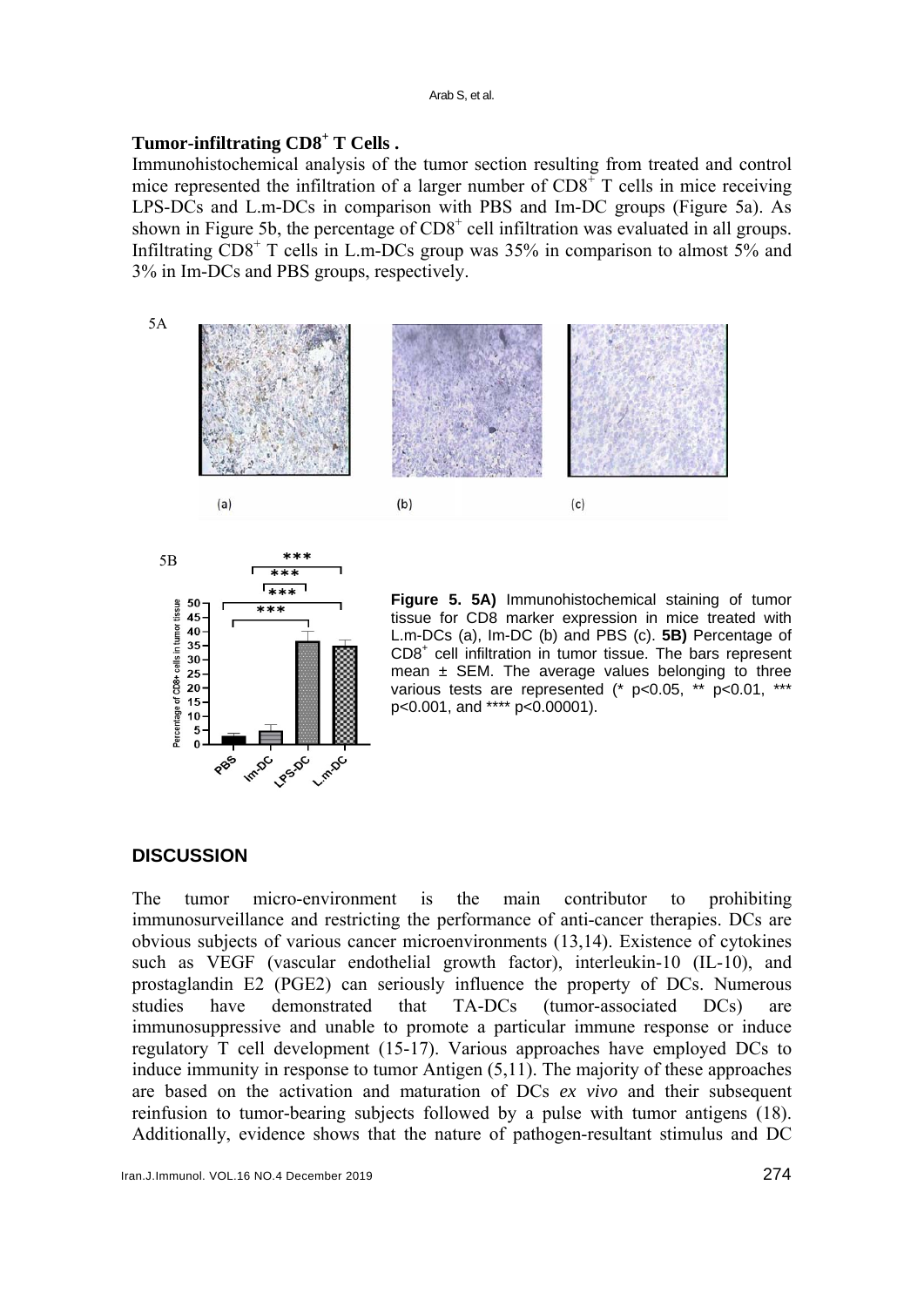activation kinetics might significantly affect the ability of DCs to adjust the quality of the developed T cell response (19-22). *Leishmania major* is an intracellular protozoan parasite infecting and proliferating in to macrophages; however, it is able to inoculate other immune cells such as Langerhans cells (LCs), neutrophils, and DCs (23). Murine Langerhans cell-like infected by *L. major* produced TNF-α, IL-6, and IL-12, and expressed MHC class II antigens, CD40, CD54, and CD86 (24). In empirical infection models of *L. major*, a predominant T-helper class I immune response was normally developed by the resistant background (C57BL/6) mice. The attained resistance in this model depended on the activation of the CD4 T cells, leading to the secretion of high gamma interferon levels (IFN-γ) that induced NO-reliant parasite killing by infected macrophages (25,26). In the current research, the immune responses triggered *in vivo* by tumor antigen-loaded on BMDCs matured with *Leishmania major* were assessed and compared with LPS as a powerful stimulator of DCs maturity. DCs influence T-cell responses by producing cytokines. DC-derived IL-12 is the main Th1-provocative mediator (7). It is strongly accepted that Th1 immunity is significantly important for provoking effective cellular immunity (27). Furthermore, the antitumor and antimetastatic properties of IL-12 have been established indifferent types of animal tumor models, including melanoma, breast, colon, renal carcinoma, and sarcoma. For instance, administrating IL-12 within tumor-bearing mice was able to postpone, diminish, and, in some cases, entirely suppress tumor induction with significant therapeutic effectiveness in some solid tumors and hematological malignancies (28). In this study, *Leishmania Major*-matured DCs, similar to LPS-DCs, generated large amounts of IL-12. During *Leishmania major* infection, IL-12 producing dermal dendritic cells were reported to induce T cell response (24). CTLs play a vital role in tumor immunity, and their preparation requires the activation of DCs (29). Cytotoxicity assay revealed that vaccination with *Leishmania major*-matured dendritic cells promoted a robust particular CTL response versus murine fibrosarcoma tumor model. Meanwhile, infiltrating  $CD8<sup>+</sup>$ T-cell in the immunohistochemical analysis showed a significantly higher level compared with the animals treated with IM-DCs and PBS (controls). These findings emphasize the importance of CD8<sup>+</sup> T cells in *L. Major*-matured DCs vaccine-induced antitumor activity. In our work, the detailed component of *Leishmania major* was not characterized, leading to a substantial result in DCs. Several reports have documented that Toll-like receptors (TLRs) expressed on APCs are able to recognize *Leishmania major*'s antigens. For example, TLR2 was responsible for recognizing lipophosphoglycan (LPG), known as an important virulence factor, and was able to modulate immune cell activation. This identification resulted in the expression of MHC-II, CD86, and IL-12p70, flagellin, and profilin contributing to IL‐12 production identified through TLR5 and TLR11, respectively (30,31). To conclude, our findings indicated that vaccinations with *Leishmania major*-stimulated DCs are protective and result in retarded tumor growth, extended survival of the tumor-bearing mice, and LPS matured-DCs more than the immature DCs. This approach provides the foundation for using *Leishmania major* in DC-targeted clinical treatments.

#### **ACKNOWLEDGEMENTS**

This work was granted by 132/10601 from the Tehran University of Medical Sciences, Tehran, Iran.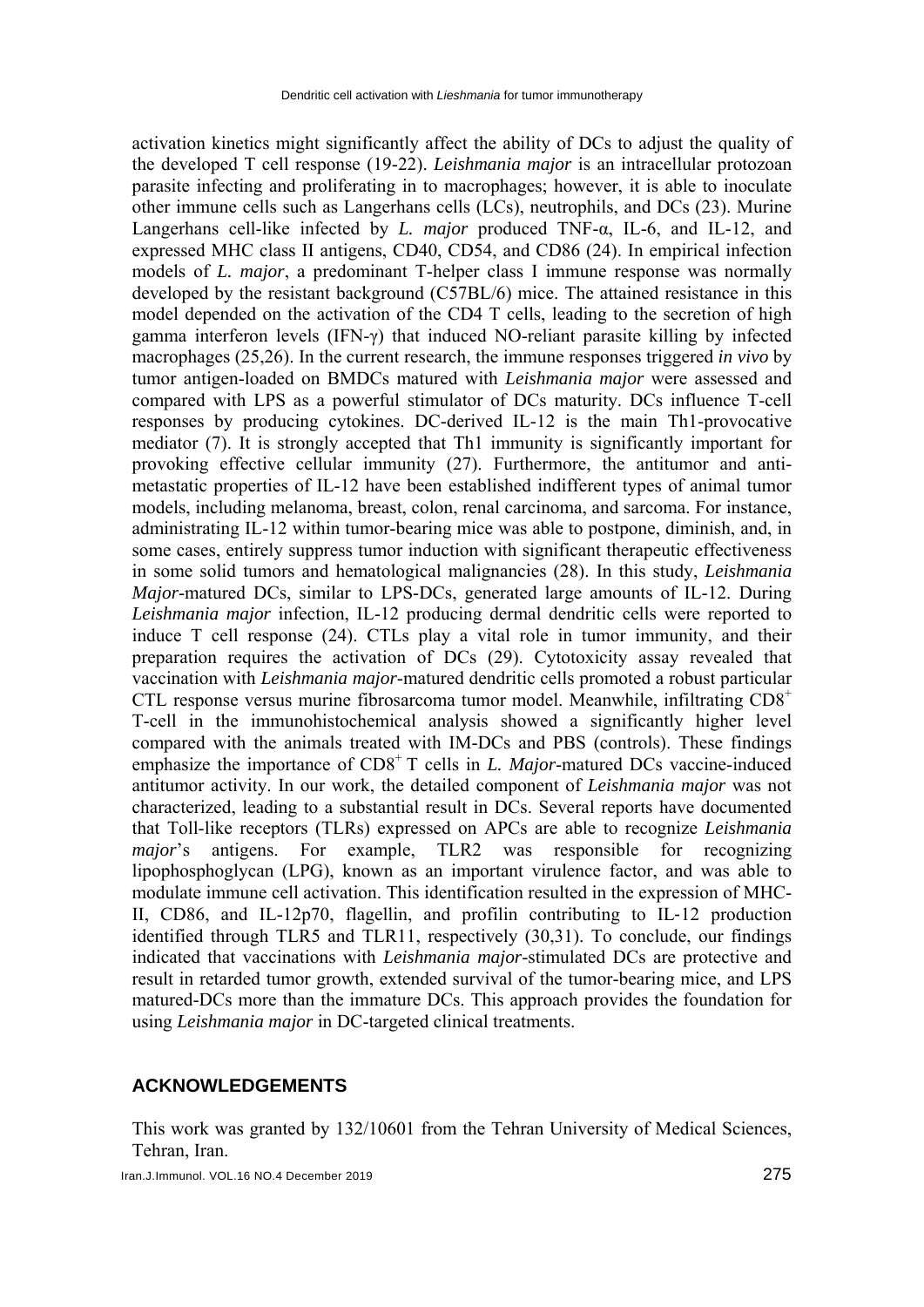## **REFERENCES**

- 1. Zhou J. Advances and prospects in cancer immunotherapy. New Journal of Science. 2014; 2014. ID 745808.
- 2. Palucka K, Ueno H, Fay J, Banchereau J. Dendritic cells and immunity against cancer. J Intern Med. 2011; 269:64-73.
- 3. Qian C, Cao X. Dendritic cells in the regulation of immunity and inflammation. Semin Immunol. 2018; 35:3-11.
- 4. Dudek AM, Martin S, Garg AD, Agostinis P. Immature, Semi-Mature, and Fully Mature Dendritic Cells: Toward a DC-Cancer Cells Interface That Augments Anticancer Immunity. Front Immunol. 2013; 4:438.
- 5. Patente TA, Pelgrom LR, Everts B. Dendritic cells are what they eat: how their metabolism shapes T helper cell polarization. Curr Opin Immunol. 2019; 58:16-23.
- 6. Mendonca SC. Differences in immune responses against Leishmania induced by infection and by immunization with killed parasite antigen: implications for vaccine discovery. Parasit Vectors. 2016; 9:492.
- 7. Schmitt N, Ueno H. Regulation of human helper T cell subset differentiation by cytokines. Curr Opin Immunol. 2015; 34:130-6.
- 8. Tiburcio R, Nunes S, Nunes I, Rosa Ampuero M, Silva IB, Lima R, et al. Molecular Aspects of Dendritic Cell Activation in Leishmaniasis: An Immunobiological View. Front Immunol. 2019; 10:227.
- 9. Kautz-Neu K, Schwonberg K, Fischer MR, Schermann AI, von Stebut E. Dendritic cells in Leishmania major infections: mechanisms of parasite uptake, cell activation and evidence for physiological relevance. Med Microbiol Immunol. 2012; 201:581-92.
- 10. Mody N, Dubey S, Sharma R, Agrawal U, Vyas SP. Dendritic cell-based vaccine research against cancer. Expert Rev Clin Immunol. 2015; 11:213-32.
- 11. Santos PM, Butterfield LH. Dendritic Cell-Based Cancer Vaccines. J Immunol. 2018; 200:443-  $\Omega$
- 12. Inaba K, Inaba M, Romani N, Aya H, Deguchi M, Ikehara S, et al. Generation of large numbers of dendritic cells from mouse bone marrow cultures supplemented with granulocyte/macrophage colony-stimulating factor. J Exp Med. 1992; 176:1693-702.
- 13. Baleeiro R, Anselmo L, Soares FA, Pinto C, Ramos O, Gross JL, et al. High frequency of immature dendritic cells and altered in situ production of interleukin-4 and tumor necrosis factor-α in lung cancer. Cancer Immunol Immunother. 2008; 57:1335-45.
- 14. Curiel TJ, Cheng P, Mottram P, Alvarez X, Moons L, Evdemon-Hogan M, et al. Dendritic cell subsets differentially regulate angiogenesis in human ovarian cancer. Cancer Res. 2004; 64:5535-8.
- 15. Yang AS, Lattime EC. Tumor-induced interleukin 10 suppresses the ability of splenic dendritic cells to stimulate CD4 and CD8 T-cell responses. Cancer Res. 2003; 63:2150-7.
- 16. Bai W-K, Zhang W, Hu B. Vascular endothelial growth factor suppresses dendritic cells function of human prostate cancer. Onco Targets Ther. 2018; 11:1267-74.
- 17. Brencicova E, Jagger AL, Evans HG, Georgouli M, Laios A, Montalto SA, et al. Interleukin-10 and prostaglandin E2 have complementary but distinct suppressive effects on Toll-like receptormediated dendritic cell activation in ovarian carcinoma. PLoS One. 2017; 12:e0175712.
- 18. Palucka K, Ueno H, Roberts L, Fay J, Banchereau J. Dendritic cell subsets as vectors and targets for improved cancer therapy. Curr Top Microbiol Immunol. 2011; 344:173-92.
- 19. Vendelova E, Ashour D, Blank P, Erhard F, Saliba AE, Kalinke U, et al. Tolerogenic Transcriptional Signatures of Steady-State and Pathogen-Induced Dendritic Cells. Front Immunol. 2018; 9:333.
- 20. Hermans IF, Silk JD, Gileadi U, Masri SH, Shepherd D, Farrand KJ, et al. Dendritic cell function can be modulated through cooperative actions of TLR ligands and invariant NKT cells. J Immunol. 2007; 178:2721-9.
- 21. Motamedi M, Arab S, Moazzeni SM, Khamis Abadi M, Hadjati J. Improvement of a dendritic cell-based therapeutic cancer vaccine with components of Toxoplasma gondii. Clin Vaccine Immunol. 2009; 16:1393-8.
- 22. Arab S, Motamedi M, Khansari N, Moazzeni SM, Gheflati Z, Hadjati J. Dendritic cell maturation with CpG for tumor immunotherapy. Iran J Immunol. 2006; 3:99-105.